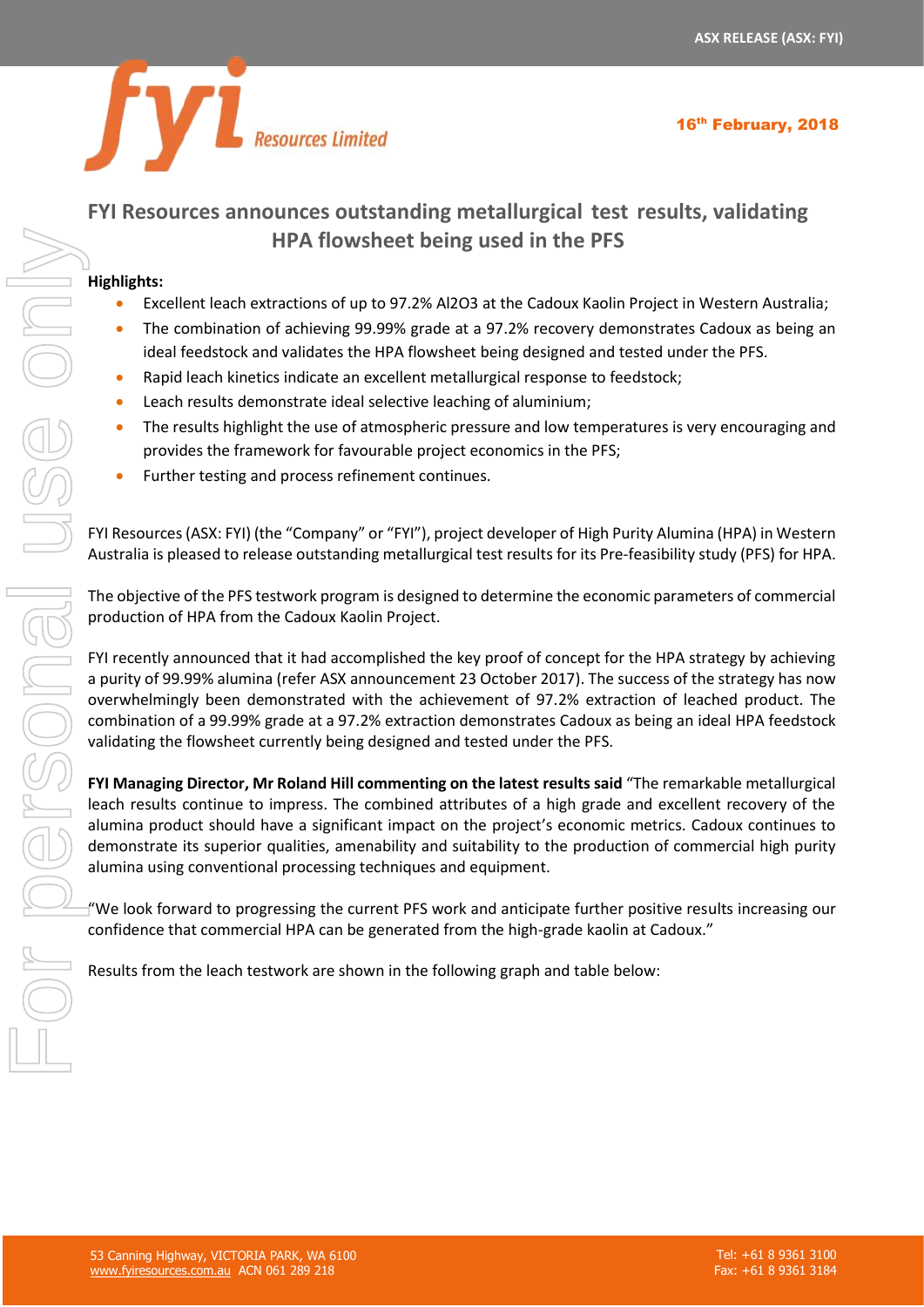16<sup>th</sup> February, 2018





The impressive leach recovery results based on the use of atmospheric pressure and low temperatures are very encouraging and provide the framework for very favourable potential project economics – both in terms of capital costs and operating costs.

| Time                         | <b>Units</b> | <b>North Composite</b> |            | <b>South Composite</b> |            |
|------------------------------|--------------|------------------------|------------|------------------------|------------|
| (minutes)                    |              | 2N (80°C)              | 1N (100°C) | 2S (80°C)              | 1S (100°C) |
| 0                            | %            | 0.0                    | 0.0        | 0.0                    | 0.0        |
| 30                           | ℅            | 73.1                   | 92.8       | 55.0                   | 93.9       |
| 60                           | %            | 95.3                   | 97.1       | 92.6                   | 92.7       |
| 120                          | %            | 95.3                   | 97.8       | 94.1                   | 93.8       |
| 180                          | %            | 96.7                   | 97.2       | 95.7                   | 94.1       |
|                              |              |                        |            |                        |            |
| <b>Feed Grade</b>            | %            | 39.58                  | 39.58      | 38.74                  | 38.74      |
| <b>Calculated Feed Grade</b> | %            | 35.76                  | 32.39      | 35.76                  | 36.30      |

The metallurgical testwork samples were selected from composited intervals from the last drilling programme (refer to ASX Company announcement dated 14 June 2017). A range of variable samples were used in the testing and are considered to be representative of the deposit and centred at N6606100 and E518800.

The metallurgical test work program is being undertaken and managed by Independent Metallurgical